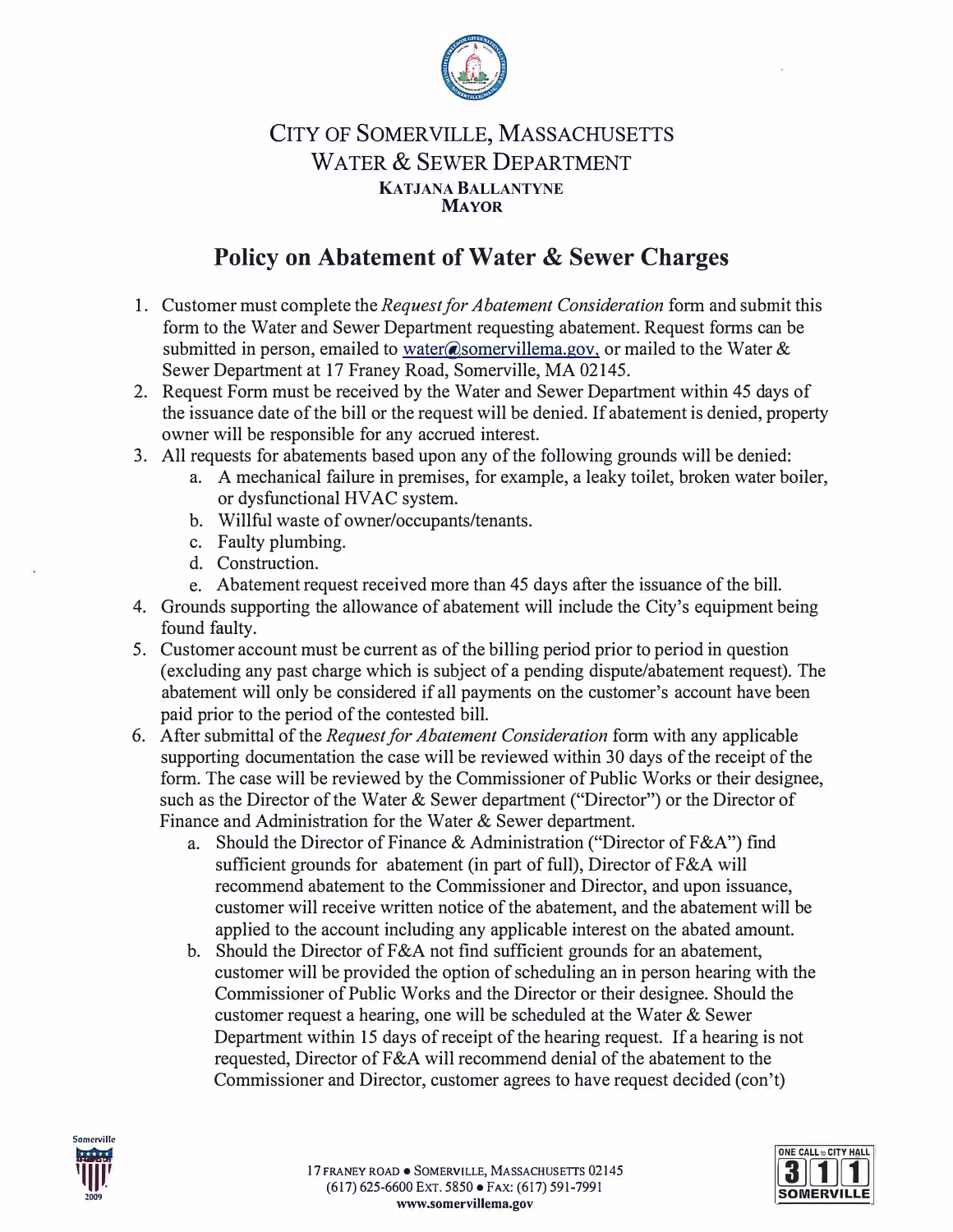without a hearing, and customer will receive either a notice of abatement or notice of abatement denial.

- a. The scheduled hearing will include two alternative times; at least one time will be between 5-7PM on Thursday evening.
- b. The customer shall bring all supporting documentation.
- c. If the customer cannot attend the scheduled hearing date or the alternative dates, they must notify the department within 10 days after receiving the hearing schedule.
- d. Within 15 days of the hearing, the customer will be notified with a decision.
- 7. To the extent provided by law, if the Water & Sewer Department denies the request for the abatement of a charge, an owner may be able to seek further review of the denial of an abatement by filing with the Appellate Tax Board or court depending upon the particular circumstances.

This policy is intended to serve as guidelines for the administration of abatements, and is not binding upon the Water and Sewer Department, and is subject to modification.

**ADOPTED BY:** 

TITLE: John Deluca, Director, Water & Sewer Department

DATE OF ADOPTION:  $2 - 11 - 19$